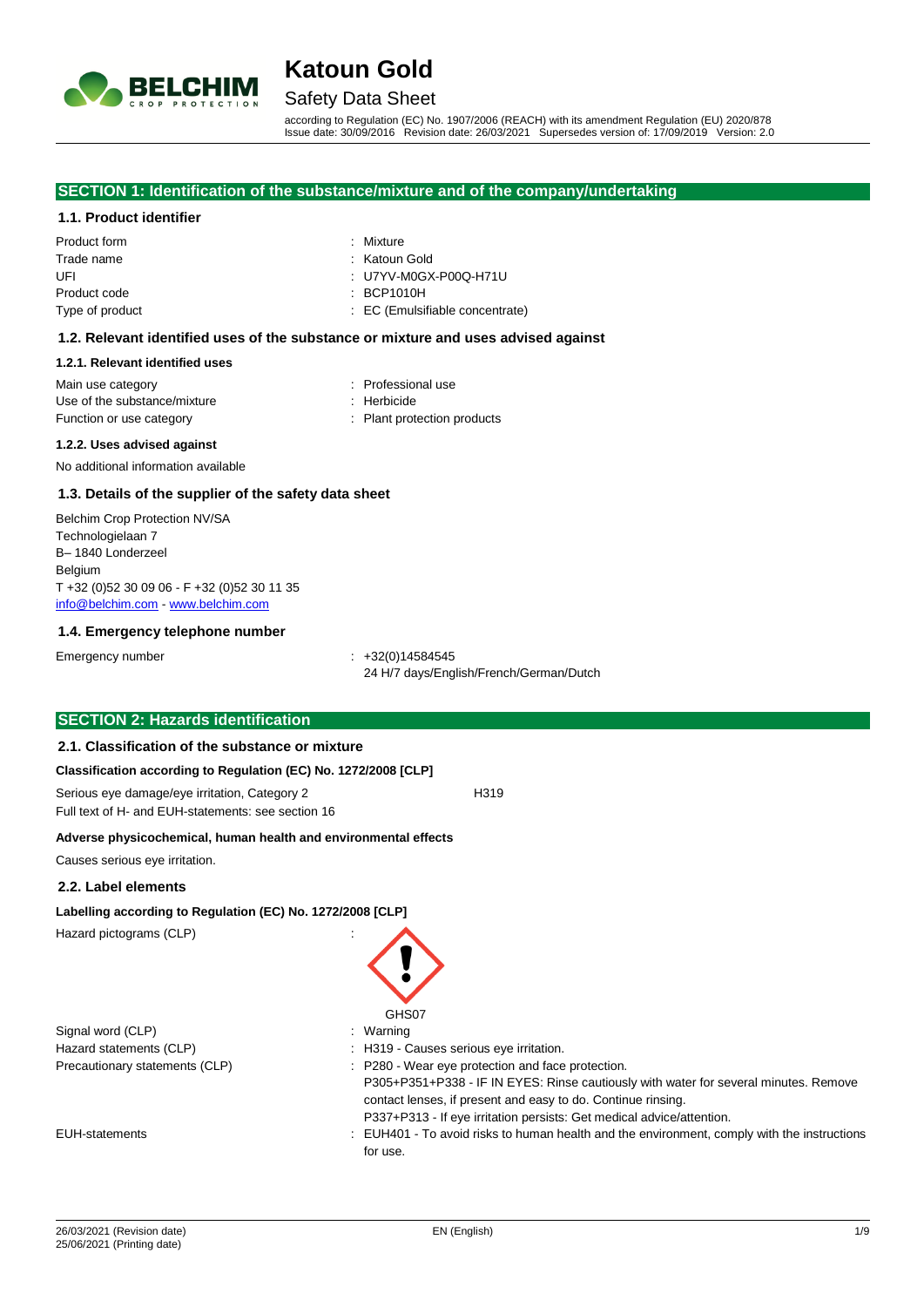# Safety Data Sheet

according to Regulation (EC) No. 1907/2006 (REACH) with its amendment Regulation (EU) 2020/878

#### **2.3. Other hazards**

This substance/mixture does not meet the PBT criteria of REACH regulation, annex XIII This substance/mixture does not meet the vPvB criteria of REACH regulation, annex XIII

| <b>Component</b> |                                                                                                                                                                                 |
|------------------|---------------------------------------------------------------------------------------------------------------------------------------------------------------------------------|
| nonanoic acid    | This substance/mixture does not meet the PBT criteria of REACH regulation, annex XIII<br>This substance/mixture does not meet the vPvB criteria of REACH regulation, annex XIII |

The mixture does not contain substance(s) included in the list established in accordance with Article 59(1) of REACH for having endocrine disrupting properties, or is not identified as having endocrine disrupting properties in accordance with the criteria set out in Commission Delegated Regulation (EU) 2017/2100 or Commission Regulation (EU) 2018/605

### **SECTION 3: Composition/information on ingredients**

### **3.1. Substances**

Not applicable

### **3.2. Mixtures**

| <b>Name</b>                                           | <b>Product identifier</b>                                                                          | %     | <b>Classification according to</b><br>Regulation (EC) No. 1272/2008<br>[CLP] |
|-------------------------------------------------------|----------------------------------------------------------------------------------------------------|-------|------------------------------------------------------------------------------|
| I nonanoic acid<br>(Pesticide and active ingredients) | CAS-No.: 112-05-0<br>EC-No.: 203-931-2<br>EC Index-No.: 607-197-00-8<br>REACH-no: 01-2119529247-37 | 51.97 | Skin Irrit. 2, H315<br>Eye Irrit. 2, H319<br>Aquatic Chronic 3, H412         |

Full text of H- and EUH-statements: see section 16

| <b>SECTION 4: First aid measures</b>                                            |                                                                                                                                                                                     |  |
|---------------------------------------------------------------------------------|-------------------------------------------------------------------------------------------------------------------------------------------------------------------------------------|--|
| 4.1. Description of first aid measures                                          |                                                                                                                                                                                     |  |
| First-aid measures after inhalation                                             | : Remove person to fresh air and keep comfortable for breathing.                                                                                                                    |  |
| First-aid measures after skin contact                                           | : Wash skin with plenty of water.                                                                                                                                                   |  |
| First-aid measures after eye contact                                            | : Rinse cautiously with water for several minutes. Remove contact lenses, if present and easy<br>to do. Continue rinsing. If eye irritation persists: Get medical advice/attention. |  |
| First-aid measures after ingestion                                              | : Call a poison center or a doctor if you feel unwell.                                                                                                                              |  |
| 4.2. Most important symptoms and effects, both acute and delayed                |                                                                                                                                                                                     |  |
| Symptoms/effects after eye contact                                              | $\therefore$ Eye irritation.                                                                                                                                                        |  |
| 4.3. Indication of any immediate medical attention and special treatment needed |                                                                                                                                                                                     |  |

Treat symptomatically.

| <b>SECTION 5: Firefighting measures</b>                    |                                                                                                                                             |  |
|------------------------------------------------------------|---------------------------------------------------------------------------------------------------------------------------------------------|--|
| 5.1. Extinguishing media                                   |                                                                                                                                             |  |
| Suitable extinguishing media                               | : Water spray. Dry powder. Foam. Carbon dioxide.                                                                                            |  |
| 5.2. Special hazards arising from the substance or mixture |                                                                                                                                             |  |
| Hazardous decomposition products in case of fire           | : Toxic fumes may be released.                                                                                                              |  |
| 5.3. Advice for firefighters                               |                                                                                                                                             |  |
| Protection during firefighting                             | : Do not attempt to take action without suitable protective equipment. Self-contained<br>breathing apparatus. Complete protective clothing. |  |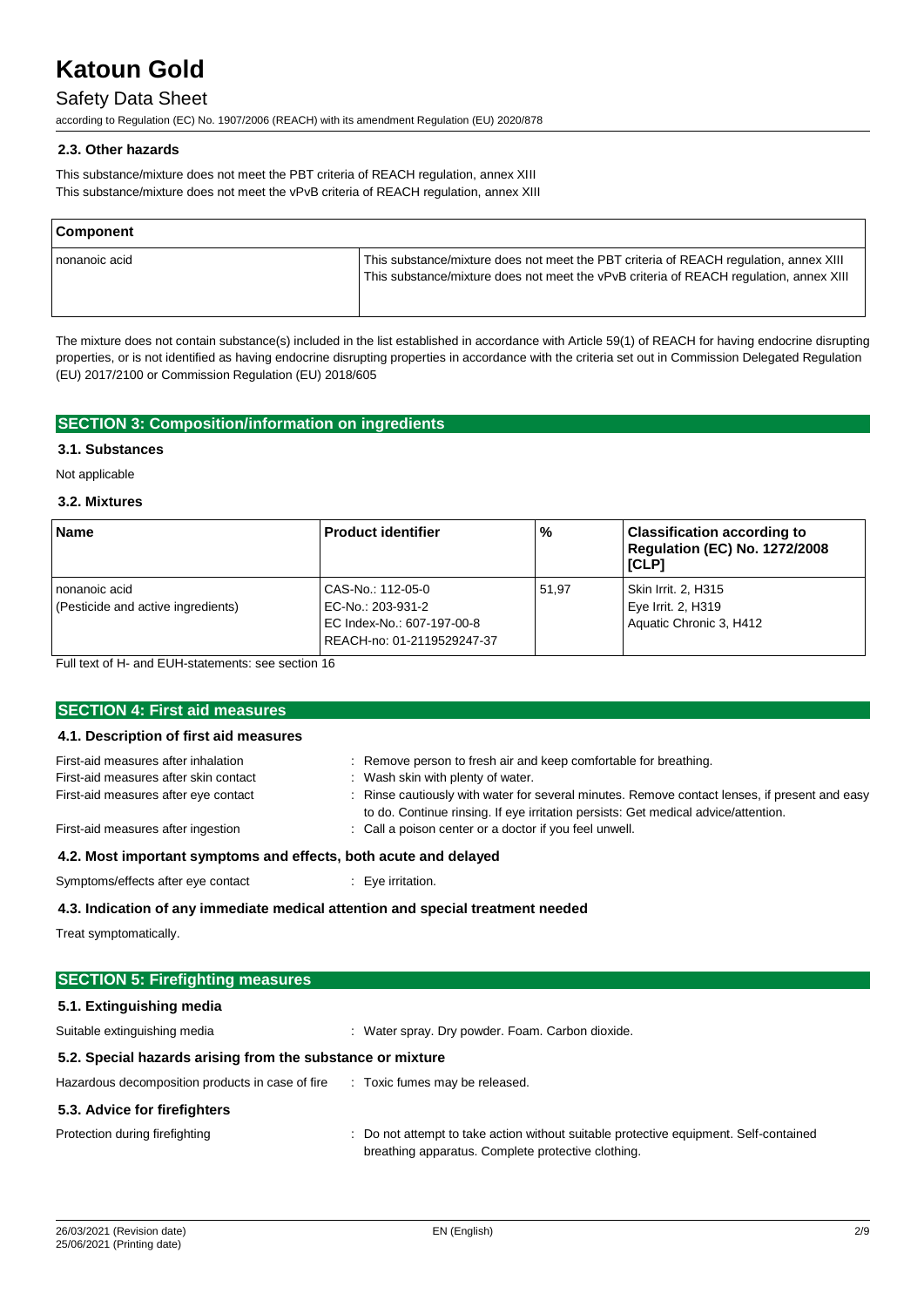# Safety Data Sheet

according to Regulation (EC) No. 1907/2006 (REACH) with its amendment Regulation (EU) 2020/878

| <b>SECTION 6: Accidental release measures</b>                            |                                                                                                                                                                |  |  |
|--------------------------------------------------------------------------|----------------------------------------------------------------------------------------------------------------------------------------------------------------|--|--|
| 6.1. Personal precautions, protective equipment and emergency procedures |                                                                                                                                                                |  |  |
| 6.1.1. For non-emergency personnel                                       |                                                                                                                                                                |  |  |
| Emergency procedures                                                     | : Ventilate spillage area. Avoid contact with skin and eyes.                                                                                                   |  |  |
| 6.1.2. For emergency responders                                          |                                                                                                                                                                |  |  |
| Protective equipment                                                     | : Do not attempt to take action without suitable protective equipment. For further information<br>refer to section 8: "Exposure controls/personal protection". |  |  |
| 6.2. Environmental precautions                                           |                                                                                                                                                                |  |  |
| Avoid release to the environment.                                        |                                                                                                                                                                |  |  |
| 6.3. Methods and material for containment and cleaning up                |                                                                                                                                                                |  |  |
| Methods for cleaning up                                                  | : Take up liquid spill into absorbent material.                                                                                                                |  |  |
| Other information                                                        | Dispose of materials or solid residues at an authorized site.                                                                                                  |  |  |
| 6.4. Reference to other sections                                         |                                                                                                                                                                |  |  |

For further information refer to section 13.

| <b>SECTION 7: Handling and storage</b>                            |                                                                                                                                                                                                                                         |
|-------------------------------------------------------------------|-----------------------------------------------------------------------------------------------------------------------------------------------------------------------------------------------------------------------------------------|
| 7.1. Precautions for safe handling                                |                                                                                                                                                                                                                                         |
| Precautions for safe handling                                     | : Ensure good ventilation of the work station. Avoid contact with skin and eyes. Wear<br>personal protective equipment.                                                                                                                 |
| Hygiene measures                                                  | : Do not eat, drink or smoke when using this product. Always wash hands after handling the<br>product.                                                                                                                                  |
| 7.2. Conditions for safe storage, including any incompatibilities |                                                                                                                                                                                                                                         |
| Storage conditions                                                | : Store in a well-ventilated place. Keep container tightly closed. Protect from moisture. Protect<br>from sunlight. Keep only in original packaging. Keep cool. Keep out of the reach of children.<br>Store in a well-ventilated place. |
| Storage temperature                                               | : $> 8 °C$                                                                                                                                                                                                                              |

#### **7.3. Specific end use(s)**

No additional information available

#### **SECTION 8: Exposure controls/personal protection**

#### **8.1. Control parameters**

#### **8.1.1 National occupational exposure and biological limit values**

No additional information available

#### **8.1.2. Recommended monitoring procedures**

No additional information available

#### **8.1.3. Air contaminants formed**

No additional information available

#### **8.1.4. DNEL and PNEC**

No additional information available

#### **8.1.5. Control banding**

No additional information available

**8.2. Exposure controls**

#### **8.2.1. Appropriate engineering controls**

#### **Appropriate engineering controls:**

Ensure good ventilation of the work station.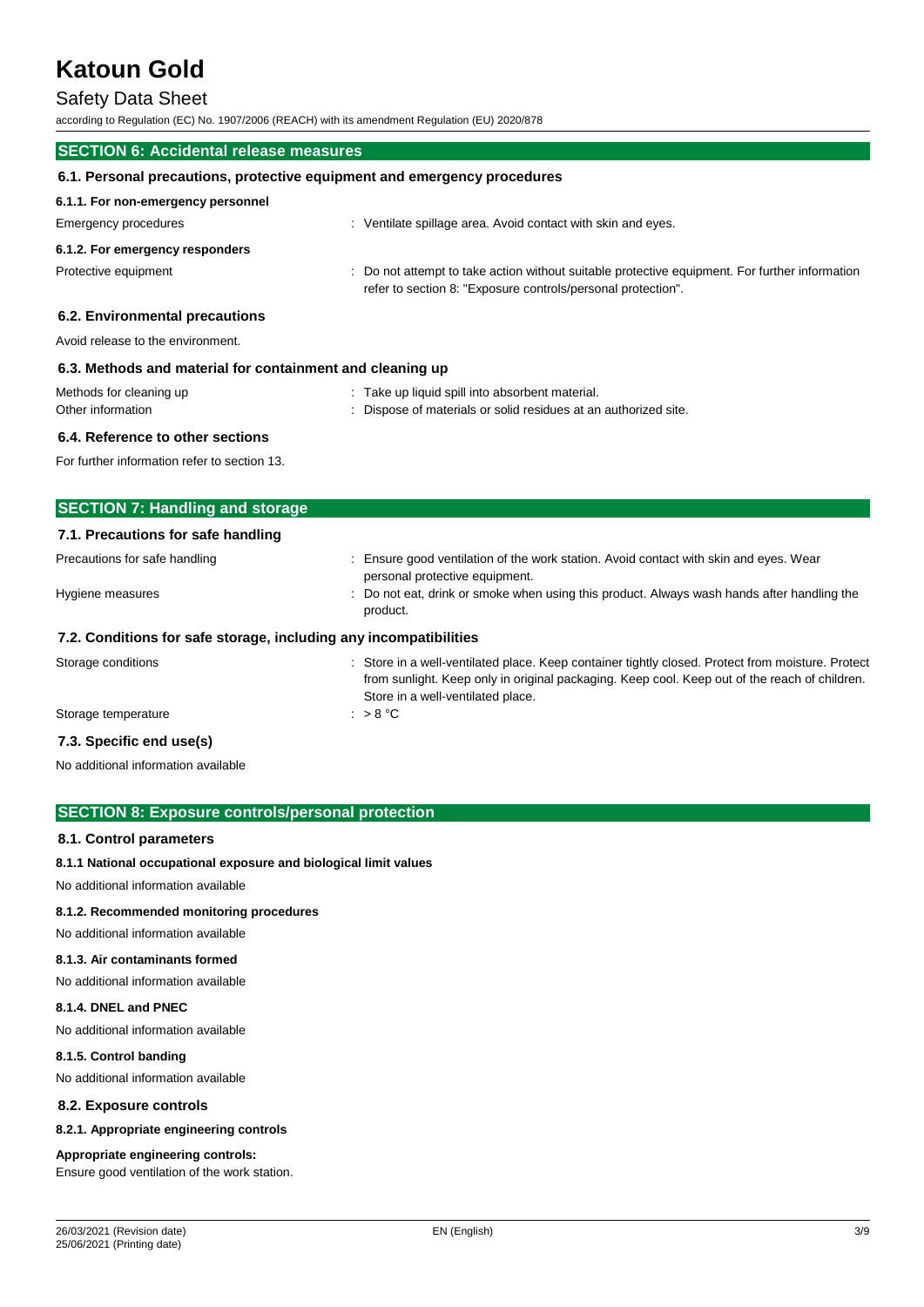## Safety Data Sheet

according to Regulation (EC) No. 1907/2006 (REACH) with its amendment Regulation (EU) 2020/878

#### **8.2.2. Personal protection equipment**

#### **Personal protective equipment:**

Gloves. Protective goggles.

**Personal protective equipment symbol(s):**



#### **8.2.2.1. Eye and face protection**

**Eye protection:** Wear security glasses which protect from splashes. Safety glasses

**8.2.2.2. Skin protection**

**Skin and body protection:** Wear suitable protective clothing

**Hand protection:** Protective gloves

## **8.2.2.3. Respiratory protection**

**Respiratory protection:** In case of insufficient ventilation, wear suitable respiratory equipment

#### **8.2.2.4. Thermal hazards**

No additional information available

#### **8.2.3. Environmental exposure controls**

**Environmental exposure controls:**

Avoid release to the environment.

**Other information:**

## **SECTION 9: Physical and chemical properties**

#### **9.1. Information on basic physical and chemical properties**

| Physical state                                  | : Liquid                           |
|-------------------------------------------------|------------------------------------|
| Colour                                          | clear. Yellow-brown.               |
| Appearance                                      | Liquid. Homogeneous material.      |
| Odour                                           | characteristic.                    |
| Odour threshold                                 | Not available                      |
| Melting point                                   | Not applicable                     |
| Freezing point                                  | Not available                      |
| Boiling point                                   | Not available                      |
| Flammability                                    | Not applicable                     |
| <b>Explosive properties</b>                     | None.                              |
| Oxidising properties                            | None.                              |
| <b>Explosive limits</b>                         | Not available                      |
| Lower explosive limit (LEL)                     | Not available                      |
| Upper explosive limit (UEL)                     | Not available                      |
| Flash point                                     | 135 °C                             |
| Auto-ignition temperature                       | : 345 $^{\circ}$ C                 |
| Decomposition temperature                       | Not available                      |
| рH                                              | : > 2                              |
| pH solution                                     | : 3,8 (3 – 4,5) (1 % water; 20 °C) |
| Viscosity, kinematic                            | : Not available                    |
| Viscosity, dynamic                              | 23,5 – 53,4 mPa·s (40 °C - 20 °C)  |
| Solubility                                      | Emulsifiable in water.             |
| Partition coefficient n-octanol/water (Log Kow) | Not available                      |
| Vapour pressure                                 | Not available                      |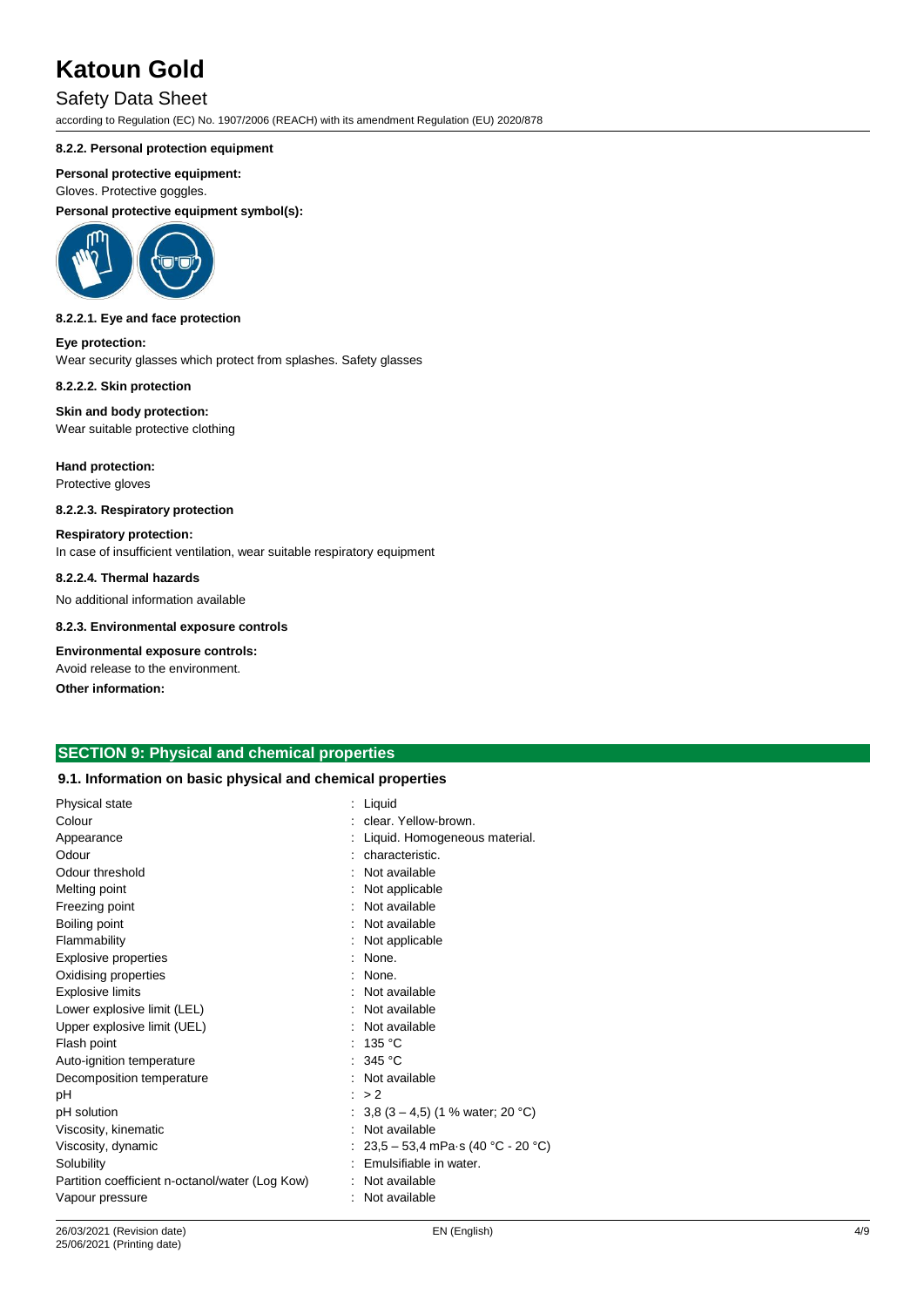# Safety Data Sheet

according to Regulation (EC) No. 1907/2006 (REACH) with its amendment Regulation (EU) 2020/878

| Vapour pressure at 50 °C<br>Density | : Not available<br>: ≈ 0,972 (0,962 – 0,982) g/ml (20 °C) |
|-------------------------------------|-----------------------------------------------------------|
| Relative density                    | : Not available                                           |
| Relative vapour density at 20 °C    | : Not available                                           |
| Particle size                       | : Not applicable                                          |
| Particle size distribution          | : Not applicable                                          |
| Particle shape                      | : Not applicable                                          |
| Particle aspect ratio               | : Not applicable                                          |
| Particle aggregation state          | : Not applicable                                          |
| Particle agglomeration state        | : Not applicable                                          |
| Particle specific surface area      | : Not applicable                                          |
| Particle dustiness                  | : Not applicable                                          |

#### **9.2. Other information**

#### **9.2.1. Information with regard to physical hazard classes**

No additional information available

#### **9.2.2. Other safety characteristics**

No additional information available

### **SECTION 10: Stability and reactivity**

#### **10.1. Reactivity**

The product is non-reactive under normal conditions of use, storage and transport.

#### **10.2. Chemical stability**

Stable in use and storage conditions as recommended in item 7.

#### **10.3. Possibility of hazardous reactions**

No dangerous reactions known under normal conditions of use.

#### **10.4. Conditions to avoid**

Do not freeze. Store at temperatures above 8°C.

#### **10.5. Incompatible materials**

Oxidizing agent. Strong bases.

#### **10.6. Hazardous decomposition products**

Under normal conditions of storage and use, hazardous decomposition products should not be produced.

### **SECTION 11: Toxicological information**

#### **11.1. Information on hazard classes as defined in Regulation (EC) No 1272/2008**

| Acute toxicity (oral)<br>Acute toxicity (dermal)<br>Acute toxicity (inhalation)<br>۰ | : Not classified<br>: Not classified<br>Not classified |
|--------------------------------------------------------------------------------------|--------------------------------------------------------|
| <b>Katoun Gold</b>                                                                   |                                                        |
| LD50 oral rat                                                                        | $>$ 2000 mg/kg                                         |
| LD50 dermal rabbit                                                                   | $>$ 2000 mg/kg                                         |
| nonanoic acid                                                                        |                                                        |
| LD50 oral rat                                                                        | > 2000 mg/kg (OECD 423)                                |
| LD50 dermal rat                                                                      | > 2000 mg/kg (OECD 402)                                |
| LC50 Inhalation - Rat                                                                | $> 0.46$ mg/l                                          |
| Skin corrosion/irritation                                                            | : Not classified<br>$pH:$ > 2                          |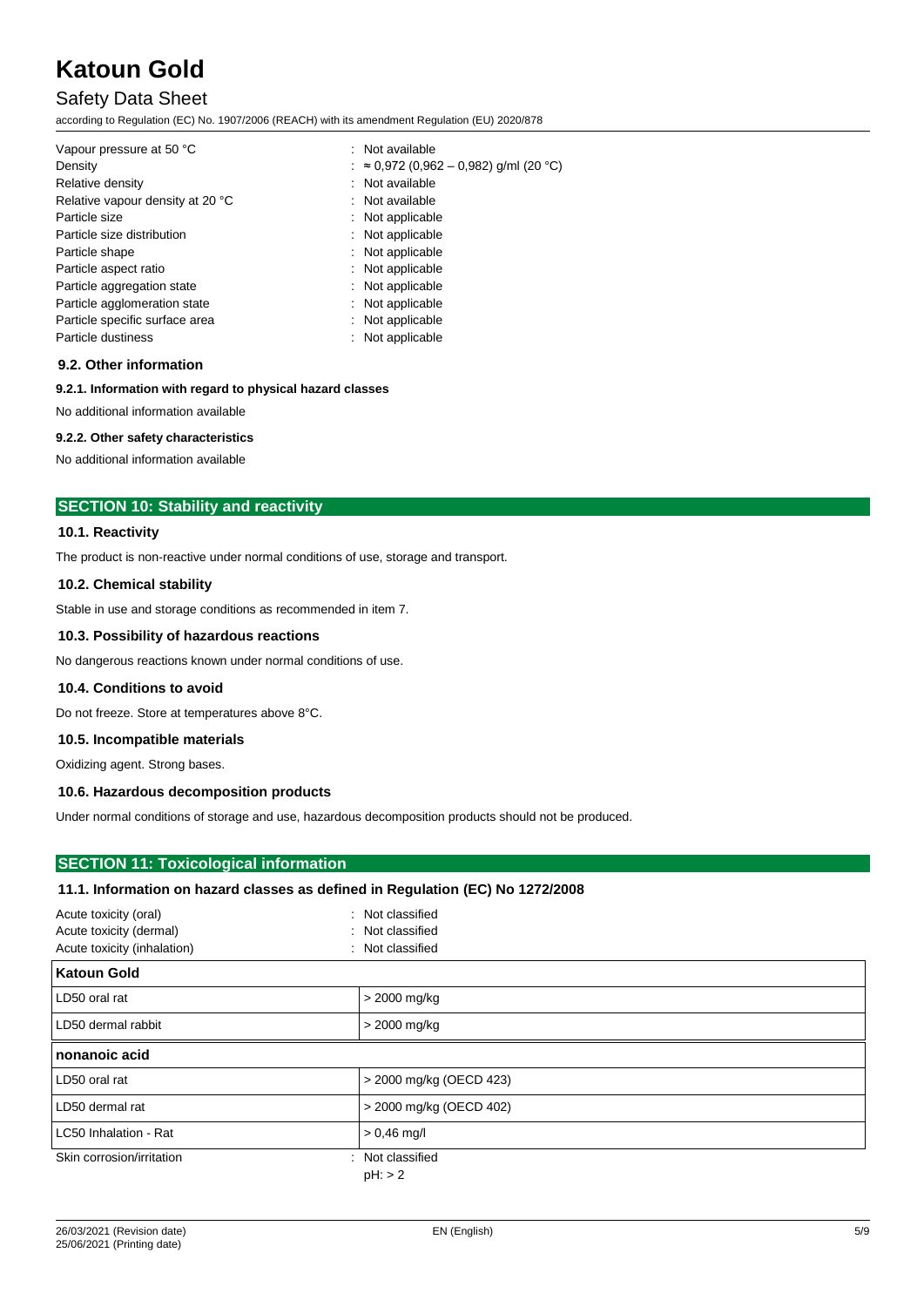# Safety Data Sheet

according to Regulation (EC) No. 1907/2006 (REACH) with its amendment Regulation (EU) 2020/878

| : Based on available data, the classification criteria are not met<br>(OECD 404 method) |
|-----------------------------------------------------------------------------------------|
| : Irritating to rabbits on ocular application<br>$pH:$ $>$ 2                            |
| $\therefore$ (OECD 405 method)                                                          |
| : Not classified                                                                        |
| : Not classified                                                                        |
| : Not classified                                                                        |
| : Not classified                                                                        |
| : Not classified                                                                        |
| : Not classified                                                                        |
| : Not classified                                                                        |
|                                                                                         |

### **11.2. Information on other hazards**

No additional information available

| <b>SECTION 12: Ecological information</b>                    |                                                                  |
|--------------------------------------------------------------|------------------------------------------------------------------|
| 12.1. Toxicity                                               |                                                                  |
| Ecology - general                                            | : (Results obtained on a similar product).                       |
| Hazardous to the aquatic environment, short-term<br>(acute)  | Based on available data, the classification criteria are not met |
| Hazardous to the aquatic environment, long-term<br>(chronic) | : Not classified                                                 |
| <b>Katoun Gold</b>                                           |                                                                  |

| LC50 - Fish [1]            | 69,6 mg/l (96 H, Cyprinus carpio)          |
|----------------------------|--------------------------------------------|
| EC50 - Crustacea [1]       | 94,4 mg/l (48 H; Daphnia magna)            |
| ErC50 algae                | 26,3 mg/l (72 H; P. subcapitata; BCP1010H) |
| ErC50 other aquatic plants | > 100 mg/l (14 d; Lemna gibba)             |
| NOEC (chronic)             | 32 mg/l (21 d; Daphnia magna)              |
| NOEC chronic fish          | 32 mg/l (28 d; Oncorhynchus mykiss)        |
|                            |                                            |

#### **12.2. Persistence and degradability**

| 'nonanoic acid                |                        |
|-------------------------------|------------------------|
| Persistence and degradability | Readily biodegradable. |

### **12.3. Bioaccumulative potential**

| nonanoic acid                                   |                           |
|-------------------------------------------------|---------------------------|
| BCF - Fish [1]                                  | 3,162                     |
| Partition coefficient n-octanol/water (Log Pow) | $(3,42$ (pH 7; OECD 117)) |

#### **12.4. Mobility in soil**

| l nonanoic acid                          |         |
|------------------------------------------|---------|
| Ecology - soil                           | Mobile. |
| 12.5. Results of PBT and vPvB assessment |         |

#### **Katoun Gold**

| This substance/mixture does not meet the PBT criteria of REACH regulation, annex XIII |  |
|---------------------------------------------------------------------------------------|--|
|                                                                                       |  |

This substance/mixture does not meet the vPvB criteria of REACH regulation, annex XIII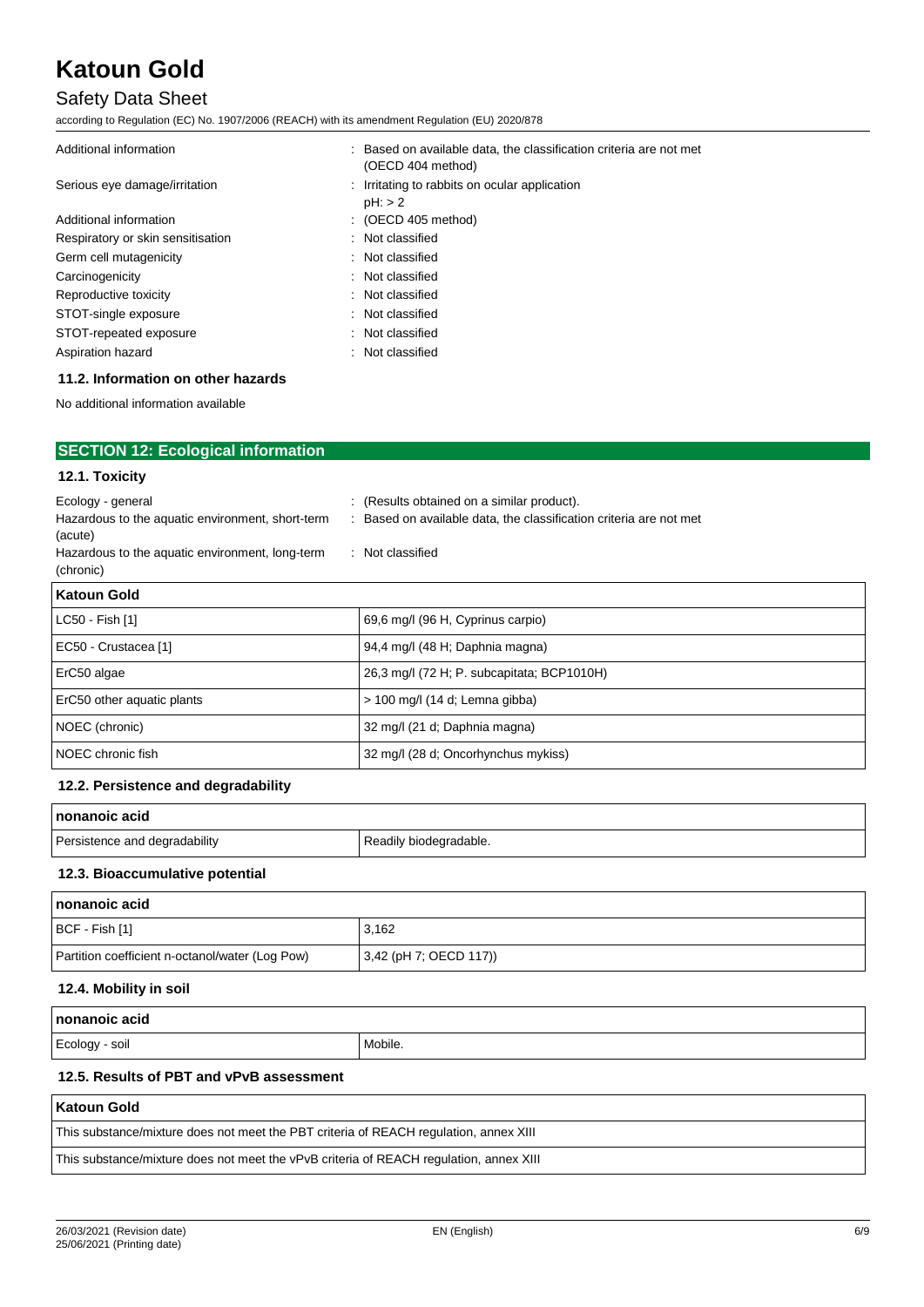## Safety Data Sheet

according to Regulation (EC) No. 1907/2006 (REACH) with its amendment Regulation (EU) 2020/878

| Component     |                                                                                        |
|---------------|----------------------------------------------------------------------------------------|
| nonanoic acid | This substance/mixture does not meet the PBT criteria of REACH regulation, annex XIII  |
|               | This substance/mixture does not meet the vPvB criteria of REACH regulation, annex XIII |

### **12.6. Endocrine disrupting properties**

No additional information available

#### **12.7. Other adverse effects**

No additional information available

| <b>SECTION 13: Disposal considerations</b> |
|--------------------------------------------|
|--------------------------------------------|

#### **13.1. Waste treatment methods**

| Regional legislation (waste)               |                                                             |
|--------------------------------------------|-------------------------------------------------------------|
| Waste treatment methods                    | : Dispose of in accordance with relevant local regulations. |
| Sewage disposal recommendations            | : Avoid release to the environment.                         |
| Product/Packaging disposal recommendations | : Dispose of in accordance with relevant local regulations. |
|                                            |                                                             |

## **SECTION 14: Transport information**

In accordance with ADR / IMDG / IATA / ADN / RID

| <b>ADR</b>                             | <b>IMDG</b>    | <b>IATA</b>    | <b>ADN</b>     |                |
|----------------------------------------|----------------|----------------|----------------|----------------|
| 14.1. UN number or ID number           |                |                |                |                |
| Not applicable                         | Not applicable | Not applicable | Not applicable | Not applicable |
| 14.2. UN proper shipping name          |                |                |                |                |
| Not applicable                         | Not applicable | Not applicable | Not applicable | Not applicable |
| 14.3. Transport hazard class(es)       |                |                |                |                |
| Not applicable                         | Not applicable | Not applicable | Not applicable | Not applicable |
| 14.4. Packing group                    |                |                |                |                |
| Not applicable                         | Not applicable | Not applicable | Not applicable | Not applicable |
| 14.5. Environmental hazards            |                |                |                |                |
| Not applicable                         | Not applicable | Not applicable | Not applicable | Not applicable |
| No supplementary information available |                |                |                |                |

#### **14.6. Special precautions for user**

**Overland transport** Not applicable

#### **Transport by sea** Not applicable

**Air transport** Not applicable

**Inland waterway transport** Not applicable

**Rail transport** Not applicable

#### **14.7. Maritime transport in bulk according to IMO instruments**

Not applicable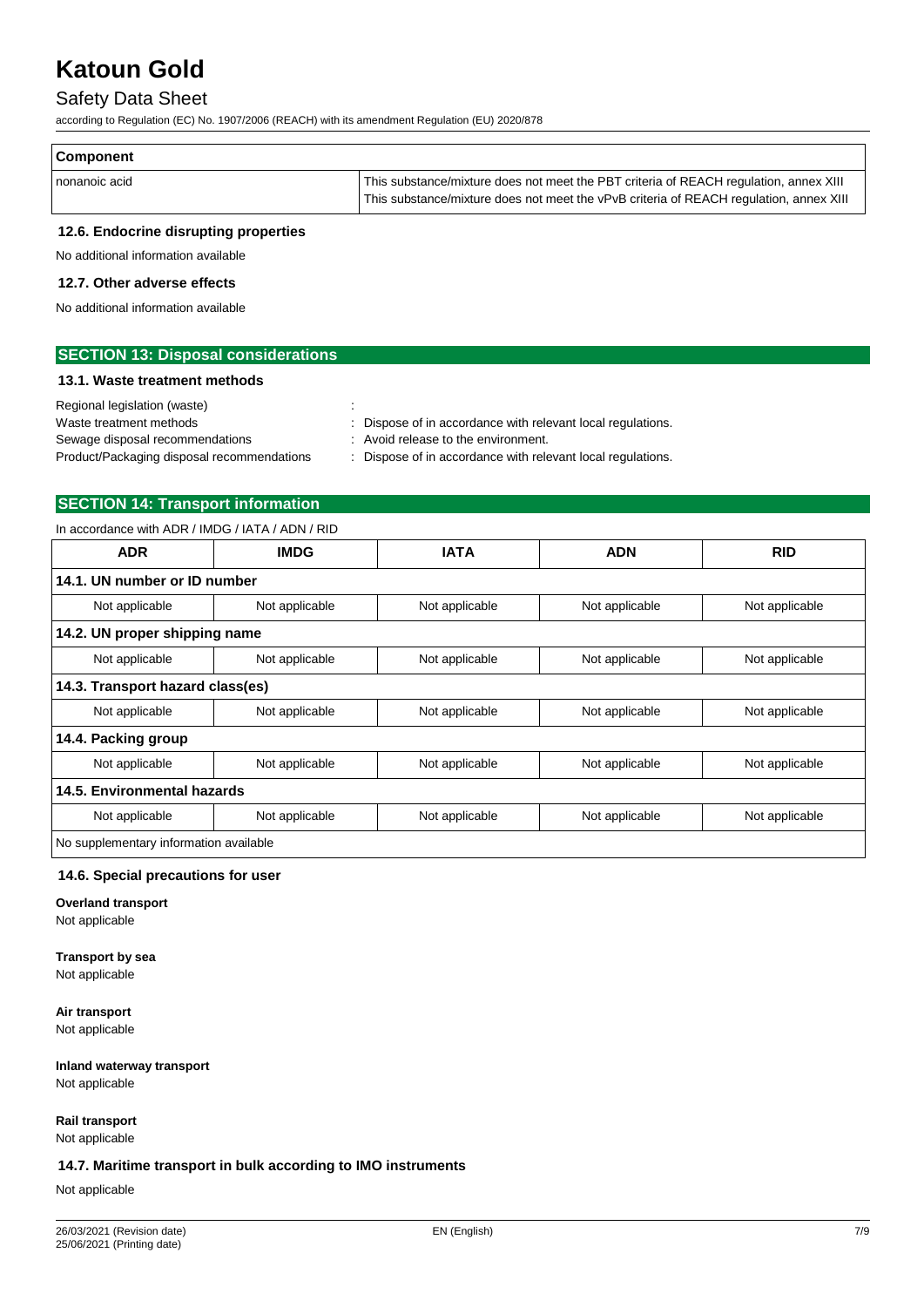## Safety Data Sheet

according to Regulation (EC) No. 1907/2006 (REACH) with its amendment Regulation (EU) 2020/878

### **SECTION 15: Regulatory information**

#### **15.1. Safety, health and environmental regulations/legislation specific for the substance or mixture**

#### **15.1.1. EU-Regulations**

Contains no REACH substances with Annex XVII restrictions

Contains no substance on the REACH candidate list

Contains no REACH Annex XIV substances

Contains no substance subject to Regulation (EU) No 649/2012 of the European Parliament and of the Council of 4 July 2012 concerning the export and import of hazardous chemicals.

Contains no substance subject to Regulation (EU) No 2019/1021 of the European Parliament and of the Council of 20 June 2019 on persistent organic pollutants

Contains no substance subject to Regulation (EU) 2019/1148 of the European Parliament and of the Council of 20 June 2019 on the marketing and use of explosives precursors.

#### **15.1.2. National regulations**

#### **15.2. Chemical safety assessment**

Not applicable for preparations

The active ingredient used in Plant protection products is already compliant as the active substances are exempted according to Article 15 of REACH and approved as registered according to Regulation 1107/2009.

No chemical safety assessment has been carried out

### **SECTION 16: Other information**

| Indication of changes |                                |          |                 |
|-----------------------|--------------------------------|----------|-----------------|
| <b>Section</b>        | <b>Changed item</b>            | Change   | <b>Comments</b> |
|                       | Extra phrases                  | Added    |                 |
|                       | SDS EU format                  | Modified | 2020/878        |
| 1.1                   | UFI                            | Added    |                 |
| 1.2                   | Main use category              | Modified |                 |
| 2.2                   | Precautionary statements (CLP) | Modified |                 |
| 15.2                  | Chemical safety assessment     | Modified |                 |
| 16                    | Abbreviations and acronyms     | Added    |                 |

| Abbreviations and acronyms: |                                                                                                 |  |
|-----------------------------|-------------------------------------------------------------------------------------------------|--|
| ADN                         | European Agreement concerning the International Carriage of Dangerous Goods by Inland Waterways |  |
| <b>ADR</b>                  | European Agreement concerning the International Carriage of Dangerous Goods by Road             |  |
| ATE                         | <b>Acute Toxicity Estimate</b>                                                                  |  |
| <b>BCF</b>                  | Bioconcentration factor                                                                         |  |
| <b>BLV</b>                  | Biological limit value                                                                          |  |
| <b>BOD</b>                  | Biochemical oxygen demand (BOD)                                                                 |  |
| <b>COD</b>                  | Chemical oxygen demand (COD)                                                                    |  |
| <b>DMEL</b>                 | Derived Minimal Effect level                                                                    |  |
| <b>DNEL</b>                 | Derived-No Effect Level                                                                         |  |
| EC-No.                      | European Community number                                                                       |  |
| <b>EC50</b>                 | Median effective concentration                                                                  |  |
| EN                          | European Standard                                                                               |  |
| <b>IARC</b>                 | International Agency for Research on Cancer                                                     |  |